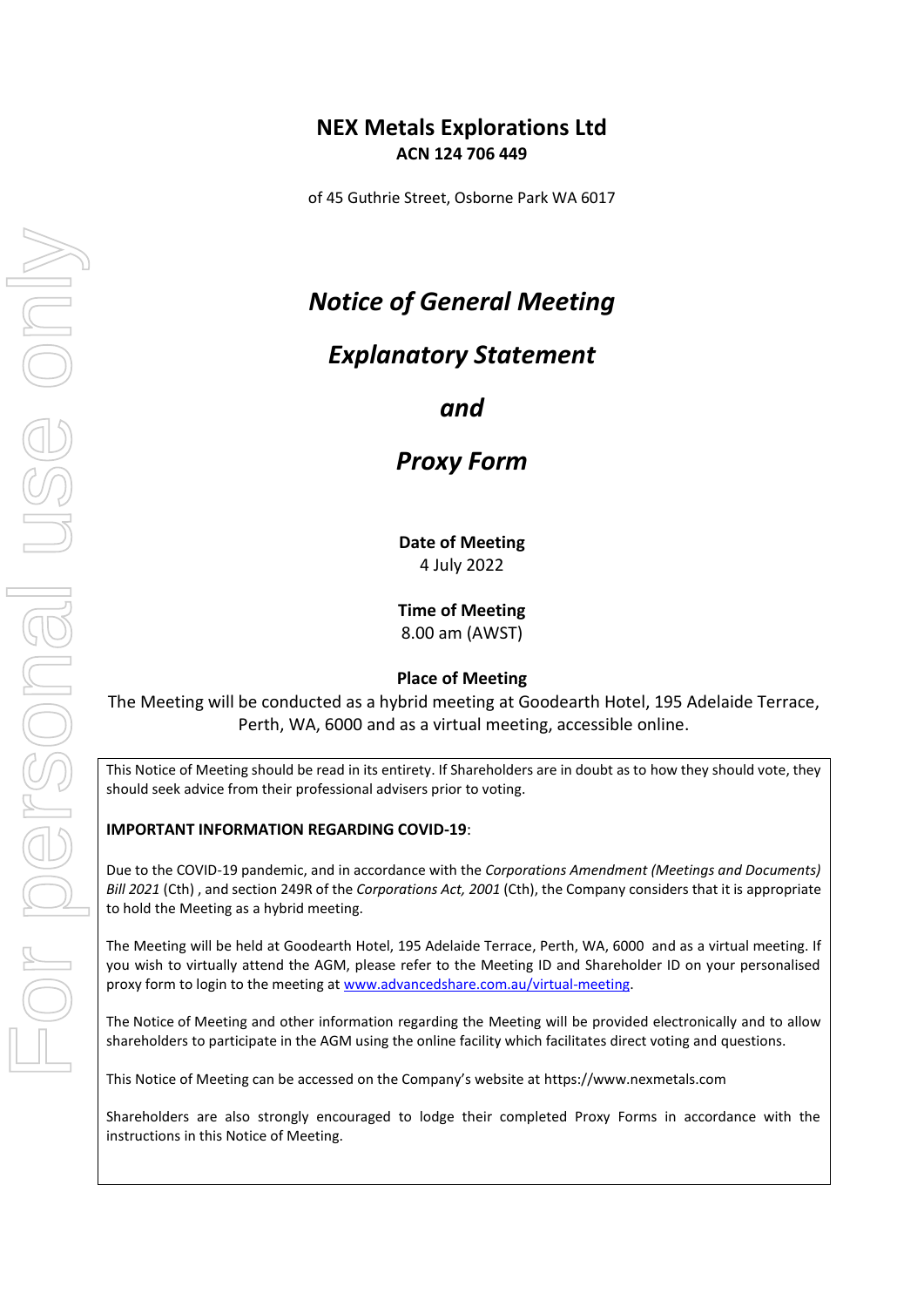# Contents

| Venue and Voting Information                       |    |
|----------------------------------------------------|----|
| Notice of General Meeting – Agenda and Resolutions | 4  |
| Notice of General Meeting – Explanatory Statement  | 6  |
| Schedule 1: Definitions                            | 10 |
| Proxy Form                                         |    |

### **Important Information for Shareholders about the Company's General Meeting**

Given the uncertainty surrounding the COVID-19 pandemic, by the time this Notice is received by Shareholders, circumstances may have changed, however, this Notice is given based on circumstances as at the date of lodgement with the ASX.

Accordingly, should circumstances change, the Company will make an announcement on the ASX market announcements platform and on the Company's website at www.nexmetals.com.

Shareholders are urged to monitor the ASX announcements platform and the Company's website.

In accordance with the Corporations Amendment (Meetings and Documents) Bill 2021 (Cth) (Bill), and section 249R of the Corporations Act 2001 (Cth), the Company considers that it is appropriate to hold the Meeting as a hybrid meeting.

### **Venue and Voting Information**

The General Meeting of the Shareholders to which this Notice of Meeting relates will be held at 8.00 am (AWST) on 4 July 2022 at Goodearth Hotel, 195 Adelaide Terrace, Perth, WA, 6000 and as a virtual meeting.

The Meeting will be accessible to all Shareholders via a live webinar, which will allow Shareholders to participate in the Meeting.

If you are a Shareholder and you wish to participate at the Meeting, please use the Meeting ID and Shareholder ID on the Proxy Form to login to the Meeting at [www.advanceshare.com.au/virtual-meeting.](http://www.advanceshare.com.au/virtual-meeting)

Please contact Advanced Share Registry on +61 (8) 9389 8033 if you have any queries or problems logging into the Meeting portal.

#### **Voting virtually at the Meeting**

To vote at the Meeting, you are encouraged to appoint a proxy, preferably the Chair of the Meeting (**Chair**), to vote on your behalf at the Meeting as this will simplify the voting procedures for the Meeting. Alternatively, you will be able to record your vote during the Meeting through an online poll*.*

### **Voting by poll**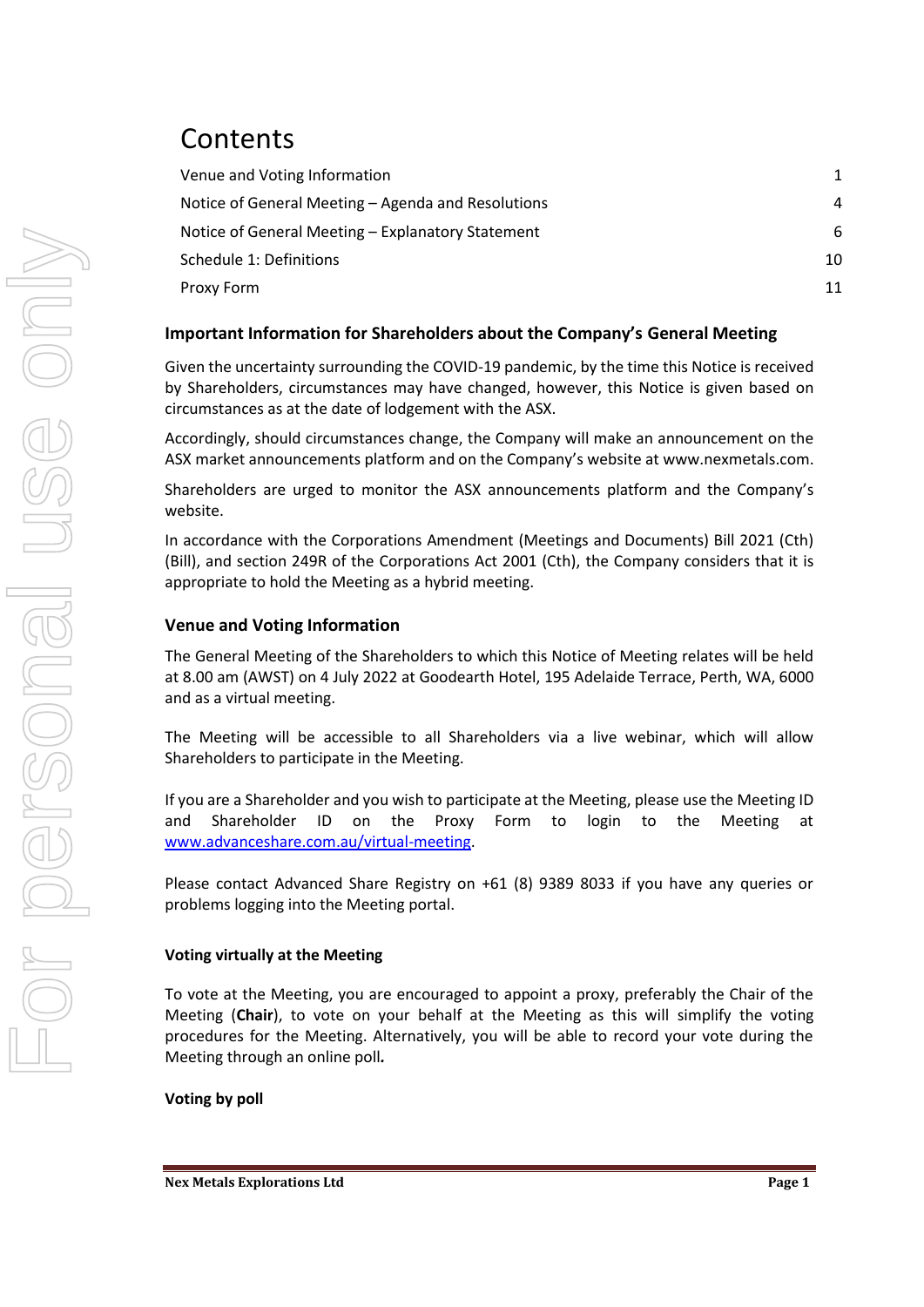All resolutions at the Meeting will be voted on by poll and Shareholders who are entitled to vote may vote either prior to the Meeting by appointing a proxy or by poll during the Meeting (such a poll to be taken electronically). Shareholders who wish to vote by poll during the Meeting will be able to submit their online poll votes immediately after the Chair calls for a vote on the Resolutions. Shareholders can do this by clicking the poll button on their screen. The outcome of each Resolution will not be determined until after the conclusion of the Meeting to allow the Chair sufficient time to check poll votes.

You may still attend the Meeting via the webinar if you have completed a Proxy Form but the person you have appointed as proxy will cast your vote on your behalf.

#### **Voting by proxy**

Shareholders can appoint the Chair as their proxy and provide specific instructions on how the Shareholder's vote is to be exercised on each item of business. The Chair must follow your instructions. If a person other than the Chair is appointed as proxy, the proxy will revert to the Chair in the absence of the appointed proxy holder's attendance at the Meeting. Lodgement instructions (which include the ability to lodge proxies electronically) are set out in the Proxy Form attached to the Notice of Meeting.

Completed Proxy Forms should be returned to the address set out below as soon as possible, and in any event, must be received by no later than 8.00 am (AWST) on 2 July 2022, being no less than 48 hours before the commencement of the Meeting. Any proxy voting instructions received after that time will not be valid for the Meeting.

#### **Chair's voting intentions**

The Chair intends to exercise all available proxies **against** Resolutions 1-6 unless the Shareholder has expressly indicated a different voting intention. If the Chair is appointed as your proxy and you have not specified the way the Chair is to vote on Resolutions 1 to 6 by signing and returning the Proxy Form, you are considered to have provided the Chair with an express authorisation for the Chair to vote the proxy in accordance with the Chair's intention.

#### **Participation**

Shareholders will be able to participate at the Meeting by using their personalised log-in on the Proxy Form. The Meeting portal is open to submit questions prior to the Meeting and during the Meeting. Shareholders can also submit any questions in advance of the Meeting by emailing questions to the Company Secretary at admin@nexmetals.com no later than 8.00am (AWST) on 2 July 2022.

Shareholders will also have the opportunity to submit questions during the Meeting in respect to the formal items of business, however it would be preferable for any questions to be submitted to the Company in advance of the Meeting. In order to ask a question during the Meeting, please follow the instructions from the Chair. The Chair will attempt to respond to the questions during the Meeting. Shareholders are limited to a maximum of two questions each (including any submitted in advance of the Meeting). The Chair will request prior to a Shareholder asking a question that they identify themselves (including the entity name of their shareholding and the number of Shares they hold).

#### **Your vote is important**

The business of the General Meeting affects your shareholding and your vote is important.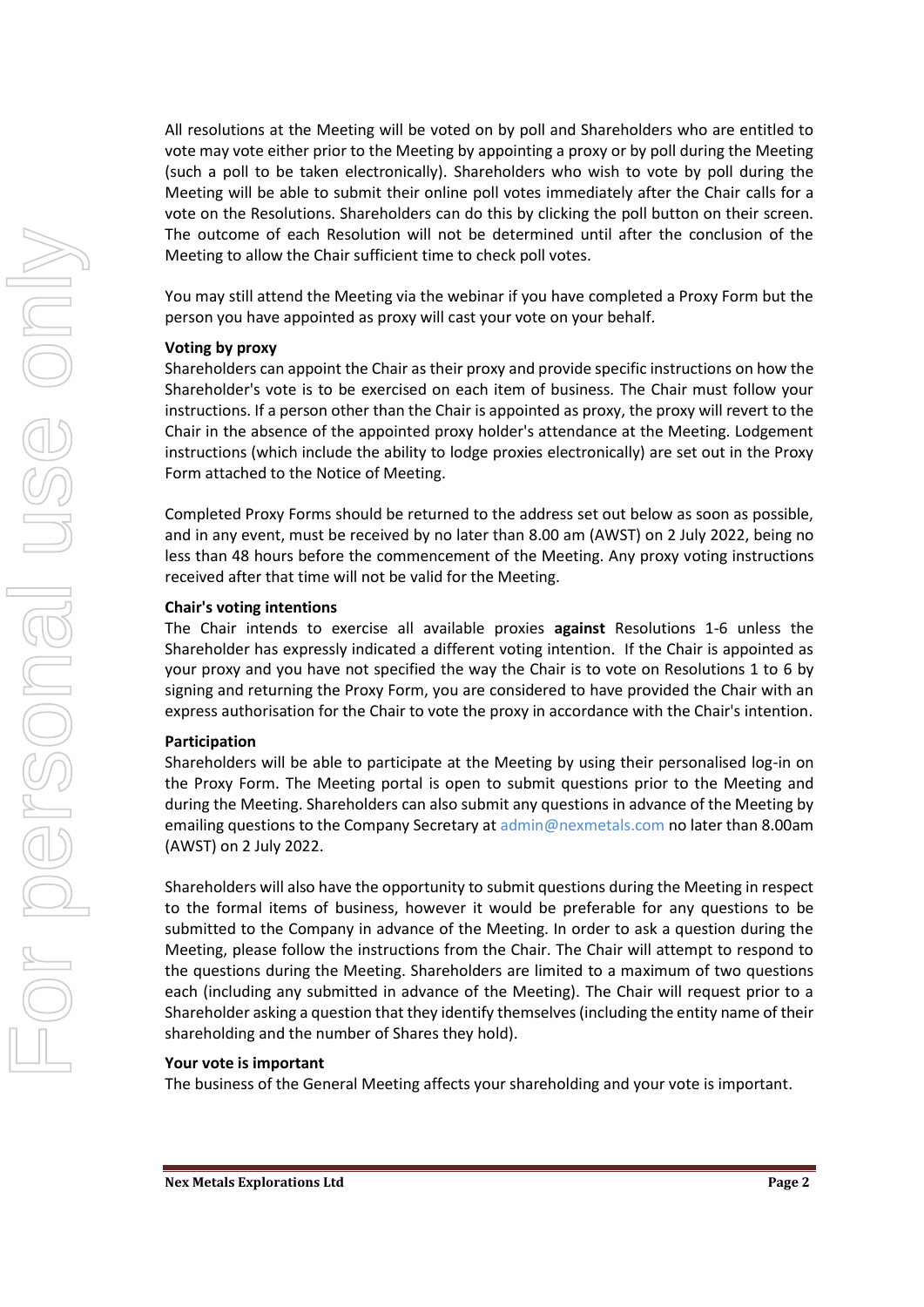#### **Voting by proxy**

To vote by proxy, please use one of the following methods:

| Online  | Lodge the Proxy Form online at (www.advancedshare.com.au) by following the<br>instructions: Login to the website using the holding details as shown on the Proxy Form.<br>Click on 'View Meetings' - 'Vote'. To use the online lodgment facility, Shareholders will<br>need their holder number (Securityholder Reference Number (SRN) or Holder<br>Identification Number (HIN)) as shown on the front of the Proxy Form. |  |  |
|---------|---------------------------------------------------------------------------------------------------------------------------------------------------------------------------------------------------------------------------------------------------------------------------------------------------------------------------------------------------------------------------------------------------------------------------|--|--|
| By post | <b>Advanced Share Registry Limited</b>                                                                                                                                                                                                                                                                                                                                                                                    |  |  |
|         | 110 Stirling Hwy, Nedlands, WA, 6009 or PO Box 1156, Nedlands, WA, 6909                                                                                                                                                                                                                                                                                                                                                   |  |  |
| By hand | <b>Advanced Share Registry Limited</b>                                                                                                                                                                                                                                                                                                                                                                                    |  |  |
|         | 110 Stirling Hwy, Nedlands, WA, 6009                                                                                                                                                                                                                                                                                                                                                                                      |  |  |

Your Proxy instruction must be received not later than 48 hours before the commencement of the Meeting.

**Proxy Forms received later than this time will be invalid.**

**The Notice of Meeting and the Explanatory Statement are important documents and should be read in their entirety. The Resolutions to be considered at the Meeting are important and have implications for the future of your Company and your investment.**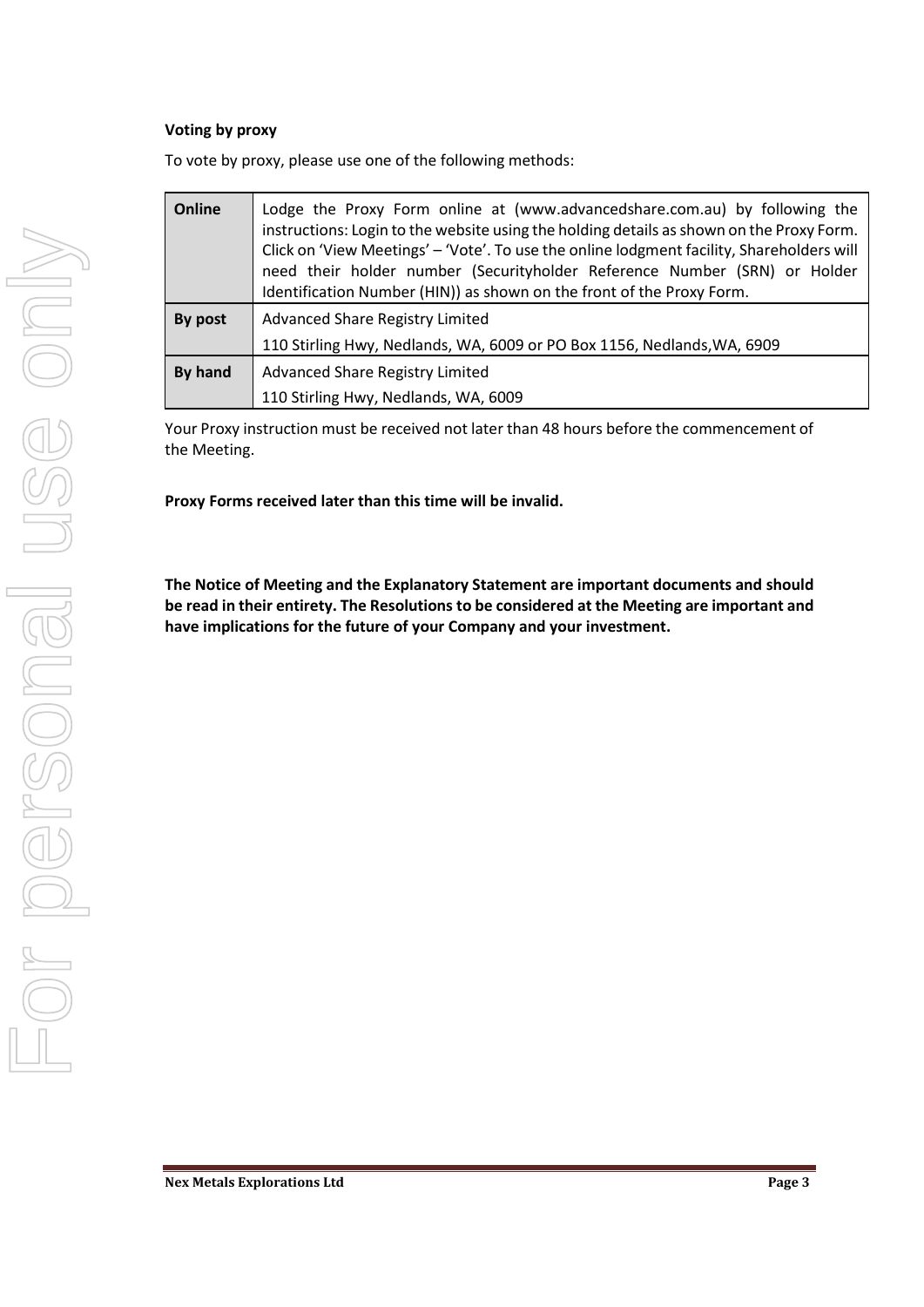## **NOTICE OF GENERAL MEETING**

Notice is hereby given that the General Meeting of Shareholders of Nex Metals Explorations Ltd (**NME** or the **Company**) will be held on 4 July 2022 commencing at 8.00 am (AWST) and will be held at Goodearth Hotel, 195 Adelaide Terrace, Perth, WA, 6000 and virtually via an online Meeting platform provided by the Company's share registry, Advanced Share Registry.

The Explanatory Statement to this Notice of Meeting provides additional information on matters to be considered at the General Meeting. The Explanatory Statement and the Proxy Form forms part of this Notice of Meeting.

### **AGENDA**

### **ORDINARY BUSINESS**

**To consider and, if thought fit, pass the following Resolutions as ordinary Resolutions:**

### **Resolution 1 – Removal of Mr Kenneth Allen as a director**

To consider and, if thought fit, to pass, with or without amendment, the following resolution as an **ordinary** resolution:

*"That pursuant to, and in accordance with, section 203D of the Corporations Act 2001 (Cth) and the Company's Constitution, Mr Kenneth Allen be removed as a director of the Company with effect from the end of the Meeting."*

### **Resolution 2 –Removal of Mr Thomas Francis Percy QC as a director**

To consider and, if thought fit, to pass, with or without amendment, the following resolution as an **ordinary** resolution:

*"That pursuant to, and in accordance with, section 203D of the Corporations Act 2001 (Cth) and the Company's Constitution, Mr Thomas Francis Percy be removed as a director of the Company with effect from the end of the Meeting."*

### **Resolution 3 – Removal of Mr Hock Hoo Chua as a director**

To consider and, if thought fit, to pass, with or without amendment, the following resolution as an **ordinary** resolution:

*"That pursuant to, and in accordance with, section 203D of the Corporations Act 2001 (Cth) and the Company's Constitution, Mr Hock Hoo Chua be removed as a director of the Company with effect from the end of the Meeting."*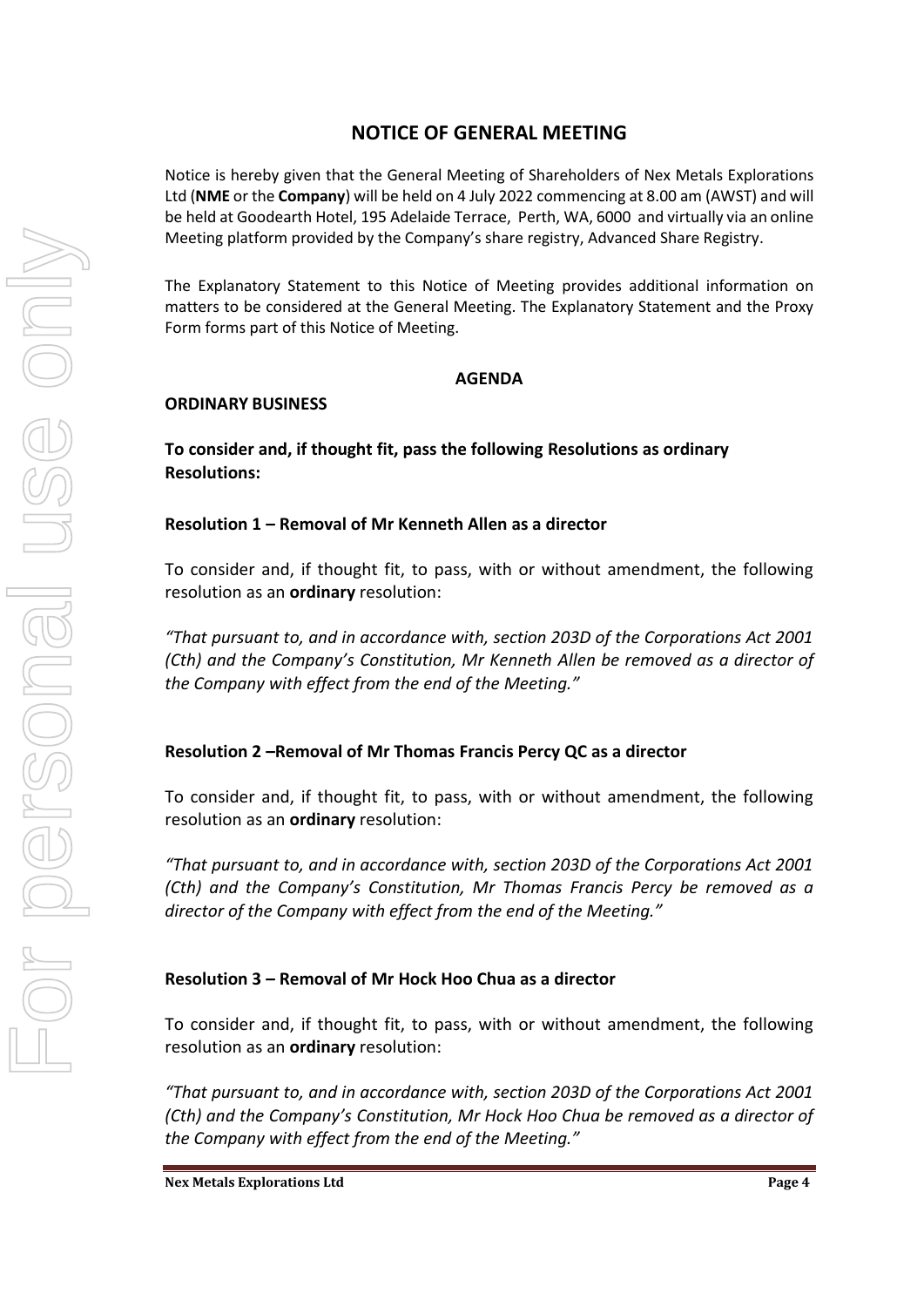### **Resolution 4 – appointment of Alexander James Neuling as a director**

To consider and, if thought fit, to pass, with or without amendment, the following resolution as an **ordinary** resolution:

*"That, for the purposes of the Company's Constitution and for all other purposes, Mr Alexander James Neuling, having consented to act, be appointed as a director of the Company with effect from the end of the Meeting."*

### **Resolution 5 – appointment of Justin Charles Barton as a director**

To consider and, if thought fit, to pass, with or without amendment, the following resolution as an **ordinary** resolution:

*"That, for the purposes of the Company's Constitution and for all other purposes, Mr Justin Charles Barton, having consented to act, be appointed as a director of the Company with effect from the end of the Meeting."*

### **Resolution 6 – appointment of Kevin David O'Sullivan as a director**

To consider and, if thought fit, to pass, with or without amendment, the following resolution as an **ordinary** resolution:

*"That, for the purposes of the Company's Constitution and for all other purposes, Mr Kevin David O'Sullivan, having consented to act, be appointed as a director of the Company with effect from the end of the Meeting."*

### **Voting at General Meeting**

The Directors have determined pursuant to Regulation 7.11.37 of the *Corporations Regulations 2001* (Cth) that the persons eligible to vote at the General Meeting are those who are registered Shareholders of the Company at 5.00 pm (AWST) on 2 July 2022. Accordingly, transactions registered after that time will be disregarded in determining entitlements to attend and vote at the General Meeting.

Proxy and Voting Entitlement Instructions are included on the Proxy Form accompanying this Notice of Meeting.

**BY ORDER OF THE BOARD**

**Kenneth Allen Company Secretary Nex Metals Explorations Ltd** 3 June 2022

**Nex Metals Explorations Ltd Page 5**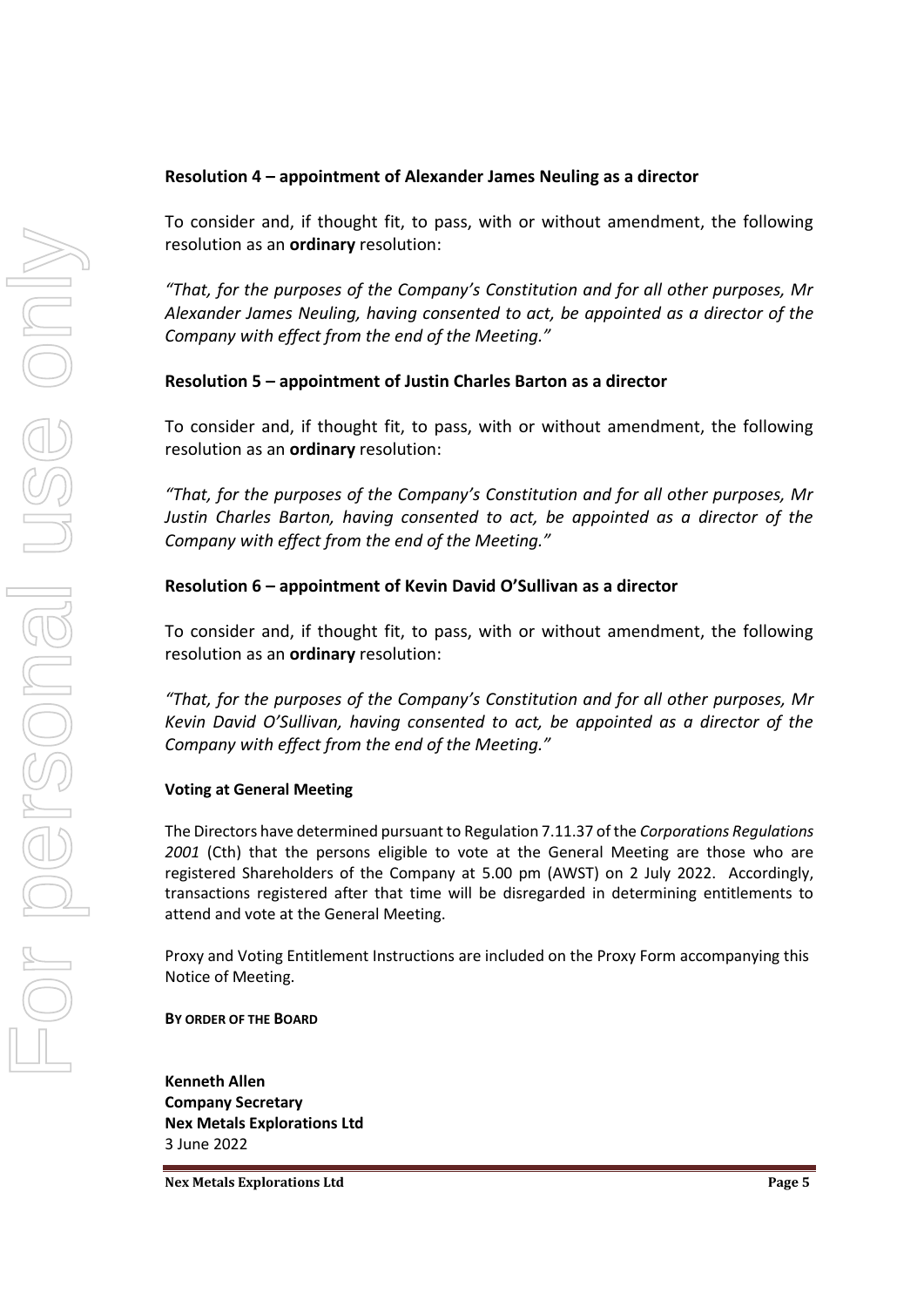### **EXPLANATORY STATEMENT**

This Explanatory Statement has been prepared for the information of Shareholders of Nex Metals Explorations Ltd (**NME** or the **Company**) in connection with the business to be conducted at the General Meeting of Shareholders to be held on 4 July 2022 at 8.00am at Goodearth Hotel, 195 Adelaide Terrace, Perth, WA, 6000 and as a virtual meeting.

The purpose of this Explanatory Statement is to provide information which the Directors believe to be material to Shareholders in deciding whether or not to pass the Resolutions in the Notice of Meeting.

The Directors also note the position taken by Metalicity in relation to the proposed resolutions as set out in its Notice of General Meeting and Explanatory Statement dated 24 March 2022.

#### **1. BACKGROUND**

On 27 January 2022, in accordance with the Company's Constitution and Listing Rule 3.13.1, the Company lodged with the ASX a notice calling for nominations of director candidates from Shareholders.

On 11 February 2022 the Company received nominations from Metalicity Limited (**Metalicity**) for three external candidates to be appointed to the Board.

On 17 February 2022, Metalicity gave notice to the Company of its intention to move resolutions for the removal of Kenneth Allen, Thomas Francis Percy, and Hock Hoo Chua as Directors of the Company, and any person appointed as a Director between 17 February 2022 and the commencement of the Meeting (other than Alexander Neuling, Justin Barton and Kevin O'Sullivan). This notice was formally required for the purposes of section 203D(2) of the Corporations Act to enable Resolutions 1, 2, 3 and 7 to be put to Shareholders at the meeting.

On 3 March 2022, the Company announced its Notice of Annual General Meeting (**AGM Notice**).

On 24 March 2022, Metalicity announced a notice of general meeting (**section 249 Meeting**) requisitioned pursuant to section 249F of the Corporations Act (**section 249F Notice**).

Section 249F of the Corporations Act provides that members with at least 5% of the votes that may be cast at a general meeting may call, and arrange to hold, a general meeting at their expense. The members calling the meeting must pay the expenses of calling and holding the meeting. Metalicity is a major Shareholder of the Company and holds at least 5% of the votes that may be cast at a general meeting of the Company (approximately 33.14% of the issued capital of the Company at the date of the section 249F Notice). Metalicity was therefore entitled to convene the Meeting under section 249F of the Corporations Act (subject to issuing a valid Notice of Meeting). The section 249F Notice included resolutions to remove Kenneth Allen, Thomas Francis Percy QC,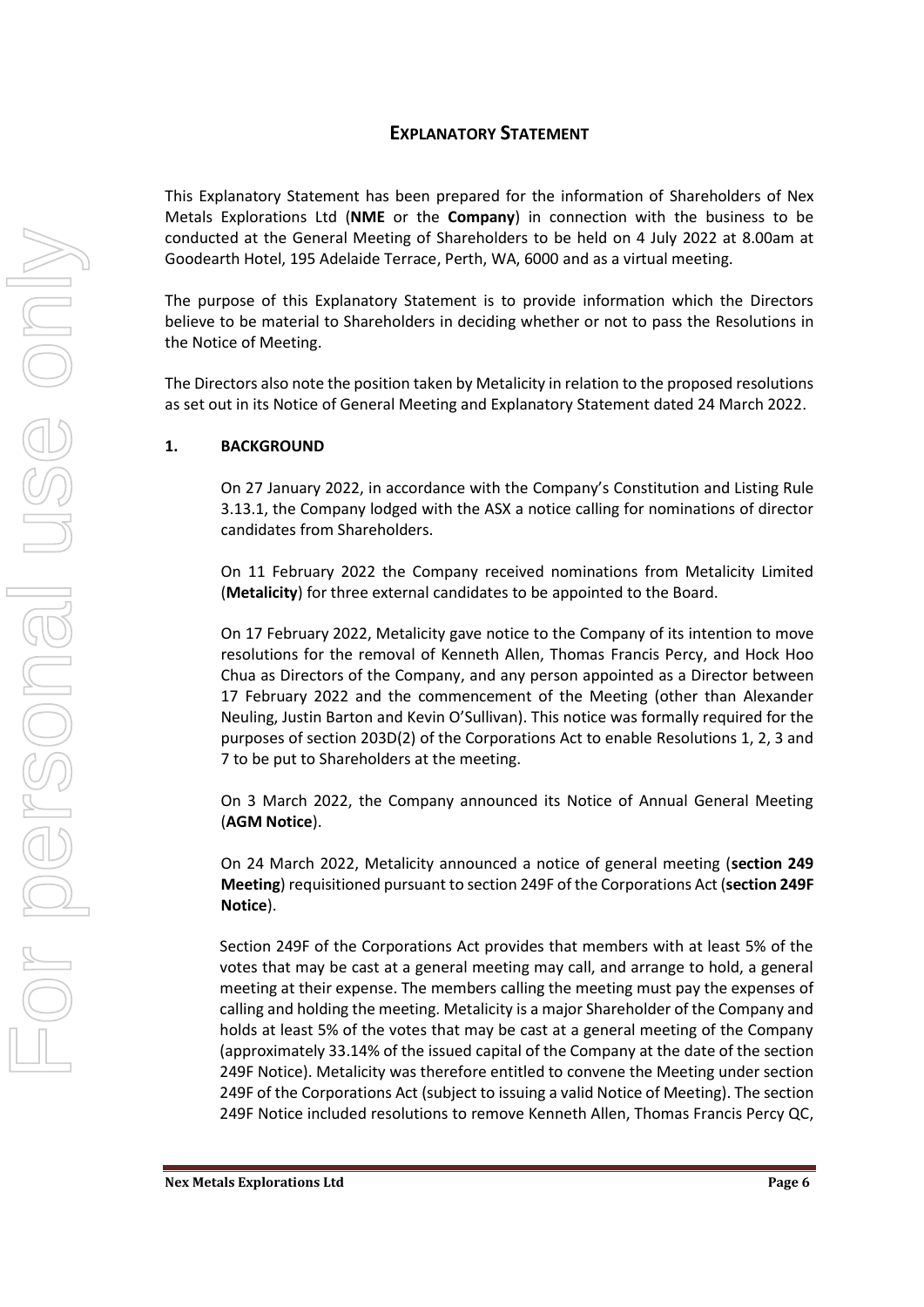and Hock Hoo Chua as Directors of the Company and to appoint James Neuling, Justin Charles Barton, and Kevin David O'Sullivan (**MCT Proposed Directors**).

On 31 March 2022, the Company held its Annual General Meeting (**AGM**). At the AGM, Shareholders voted in favour of the reappointment of Mr Thomas Francis Percy QC and voted against the appointment of the MCT Proposed Directors.

On 29 April 2022, NME announced a postponement of the section 249F Meeting . The reasons for the postponement were set out in the ASX announcement.

On 23 May 2022, NME announced a further postponement of the s249F Meeting. The reasons for the further postponement were set out in the ASX announcement.

#### **2. REASONS FOR CALLING THE MEETING**

NME does not wish to interfere with Metalicity's ability to call a meeting of members of NME for the purpose of putting its proposed resolutions to a vote at the same.

However, for the reasons NME has previously outlined in the notices postponing the section 249F Meeting, it is concerned that where a meeting of NME's members is called and held further to Metailicity's Notice of Meeting, this may result in NME members being confused and misled, and the proxy and voting integrity of the meeting being compromised. As previously explained, this may cause substantial injustice that cannot be appropriately remedied.

The purpose of this Notice is to ensure that Metalicity's resolutions can be promptly put to a vote by NME's members in a manner that addresses each of NME's concerns as previously outlined.

On this basis, the notice of meeting contains identical resolutions (1 to 6) as Metalicity's section 249F Notice with the exception of resolution 7 which Metalicity no longer seeks to put to a vote of NME's members.

The Company will use its share registry, Advanced Share Registry, to assist in respect of receipt and recording of proxies, the conduct of the meeting, the polls, voting and vote counting, and assist the Chair as required.

The Chair intends to vote undirected proxies **against** Resolutions 1 to 6.

#### **3. REMOVAL OF EXISTING DIRECTORS (RESOLUTIONS 1 TO 3)**

#### **3.1 Background**

Resolutions 1 to 3 concern the removal of Kenneth Allen, Thomas Francis Percy QC, and Hock Hoo Chua (**Existing Directors**) from the Board of the Company with effect from the end of the Meeting.

#### **3.2 Section 203D(1)**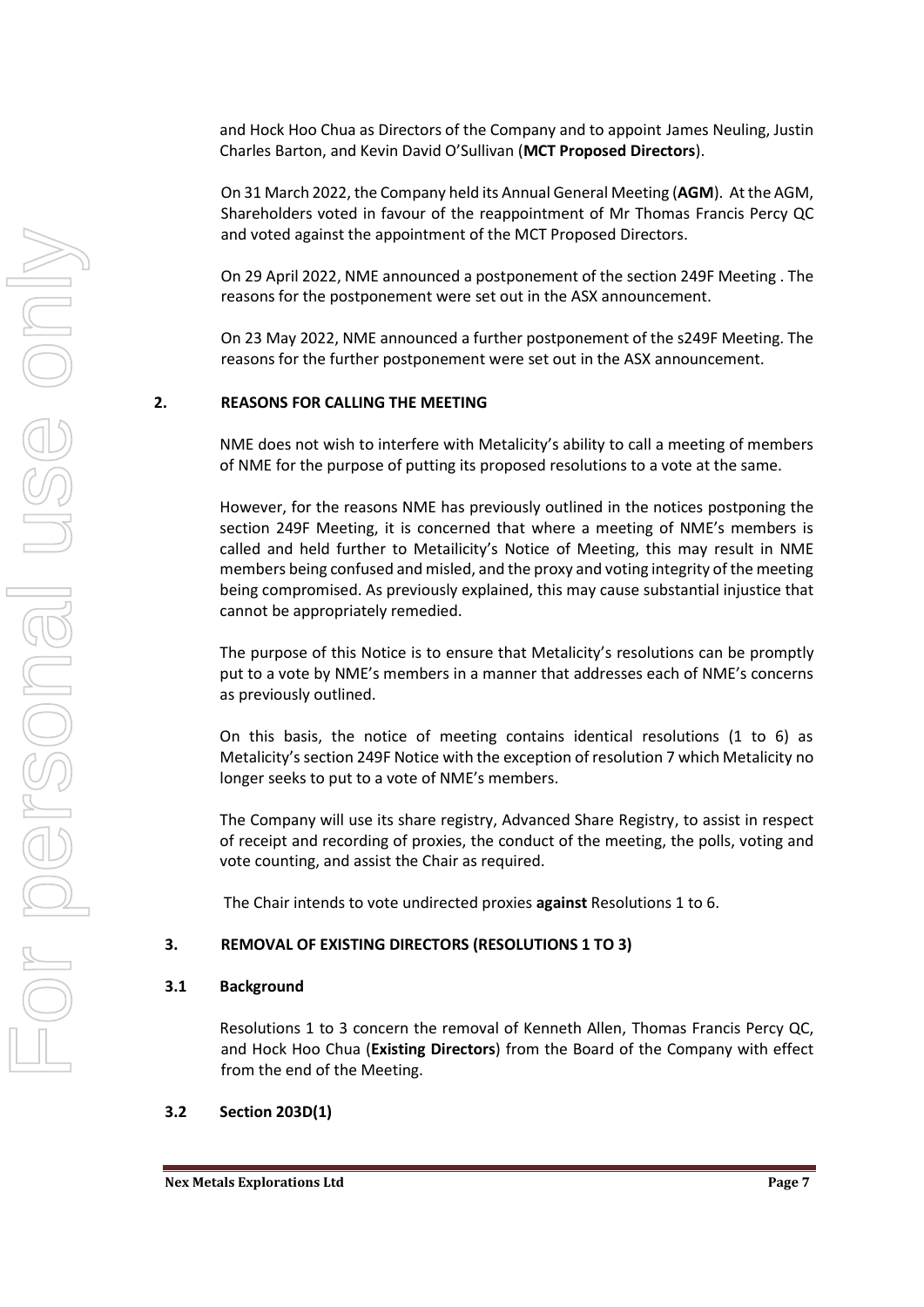Section 203D(1) of the Corporations Act provides that a company may by resolution remove a director from office despite anything in the company's constitution (if any), or an agreement between the company and the director, or an agreement between any or all members of the company and the director.

Under section 203D(2) of the Corporations Act, notice of intention to move a resolution for the removal of a director must be given to the company at least 2 months before the meeting is to be held. As set out at Section 1, Metalicity has given notice to the Company of its intention to move Resolutions 1 to 3 for the removal of the Existing Directors.

#### **3.3 Information regarding the Existing Directors**

Information regarding the background and experience of each of the Existing Directors can be found in the Company's 2021 Annual Report announced to the ASX on 30 November 2021.

#### **3.4 Voting recommendations**

Resolutions 1 to 3 are ordinary resolutions and will be passed if approved by more than 50% of the total votes cast on the relevant resolution, by Shareholders present online or by proxy and entitled to vote.

#### **(a) Metalicity's Recommendations in relation to resolutions for removal of Existing Directors**

Metalicity is in favour of the removal of the Existing Directors. Metalicity's reasons for seeking to change the Board are set out in section 1.3 of the section 249F Notice and its letter accompanying that section 249F Notice.

Metalicity recommends that Shareholders vote **FOR** Resolutions 1 to 3.

### **(b) Board Recommendations in relation to resolutions for removal of Existing Directors**

The Board is against the removal of the Existing Directors.

The Directors unanimously recommends that Shareholders vote **AGAINST** Resolutions 1 to 3 (with each candidate abstaining from making a recommendation in respect of their own removal).

### **3. APPOINTMENT OF PROPOSED DIRECTORS (Resolutions 4 to 6)**

#### **4.1 Background**

Resolutions 4 to 6 seek the appointment of Alexander Neuling, Justin Barton and Kevin O'Sullivan (**Proposed Directors**) to the Board of the Company with effect from the end of the Meeting.

### **4.2 Clause 16.4(e) of the Constitution**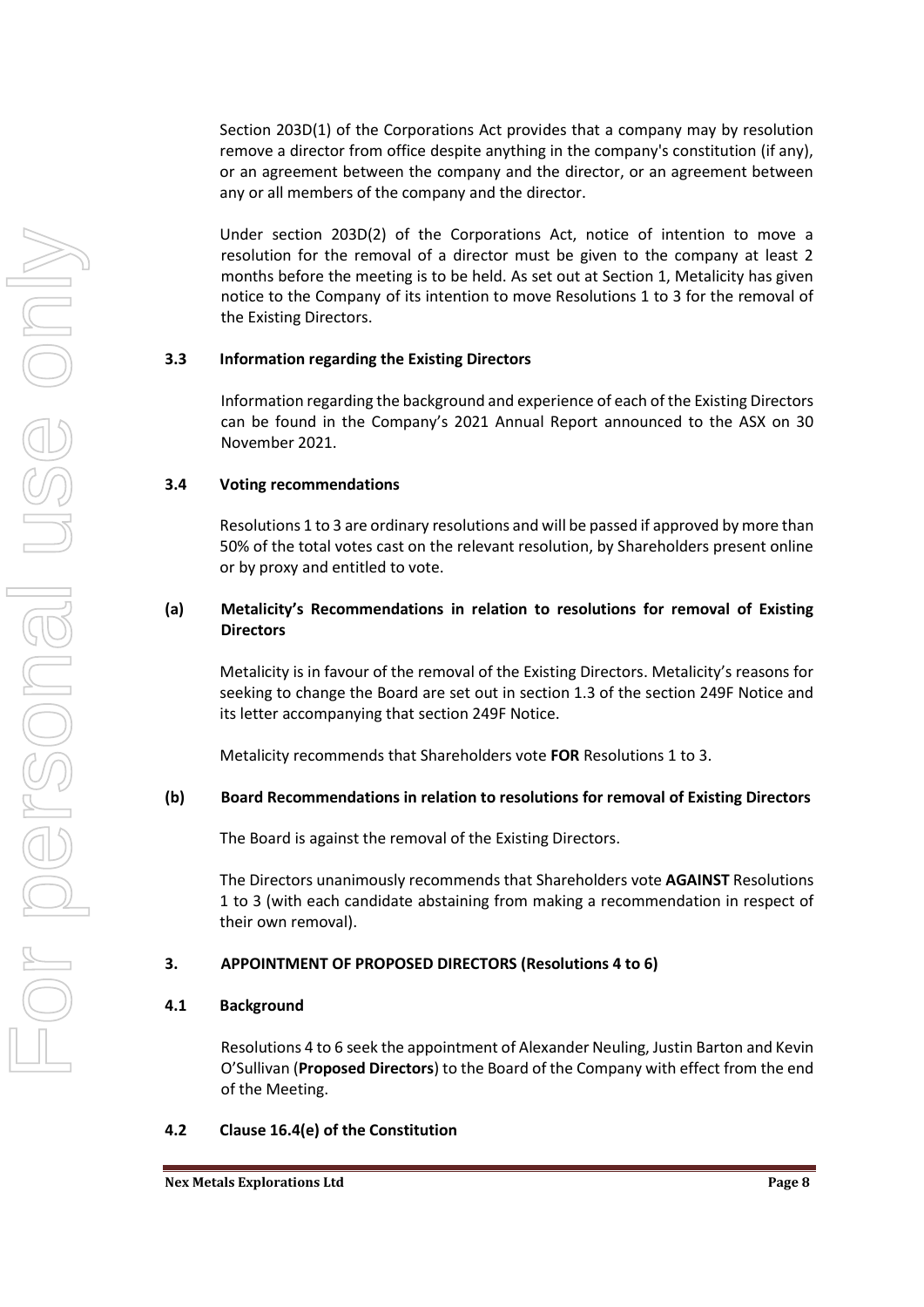Clause 16.4(e) of the Constitution provides that a person is eligible for election to the office of Director at any meeting where that person is nominated in accordance with clause 16.4(d) of the Constitution.

Metalicity has nominated the Proposed Directors to be candidates for election as Directors at the Meeting for the purposes of clause 16.4(d) of the Constitution.

#### **4.3 Information Regarding the Candidates**

Information regarding the background and experience of each of the Proposed Directors can be found in the Company's AGM Notice announced on 3 March 2022 and Metalicity's section 249F Notice announced on 24 March 2022.

#### **4.4 Voting recommendations**

Resolutions 4, 5 and 6 are ordinary resolutions and will each be passed if approved by more than 50% of the total votes cast on the relevant resolution, by Shareholders present online or by proxy and entitled to vote.

#### **(a) Metalicity's Recommendations in relation to resolutions for appointment of Proposed Directors**

Metalicity is in favour of the appointment of the Proposed Directors and recommends that Shareholders vote **FOR** Resolutions 4 to 6.

#### **(b) Board Recommendations in relation to resolutions for appointment of Proposed Directors**

For the reasons set out in its letter to Shareholders dated 24 March 2022, the Board does not endorse the appointment of the Proposed Directors. The Board recommends that Shareholders vote **AGAINST** Resolutions 4 to 6.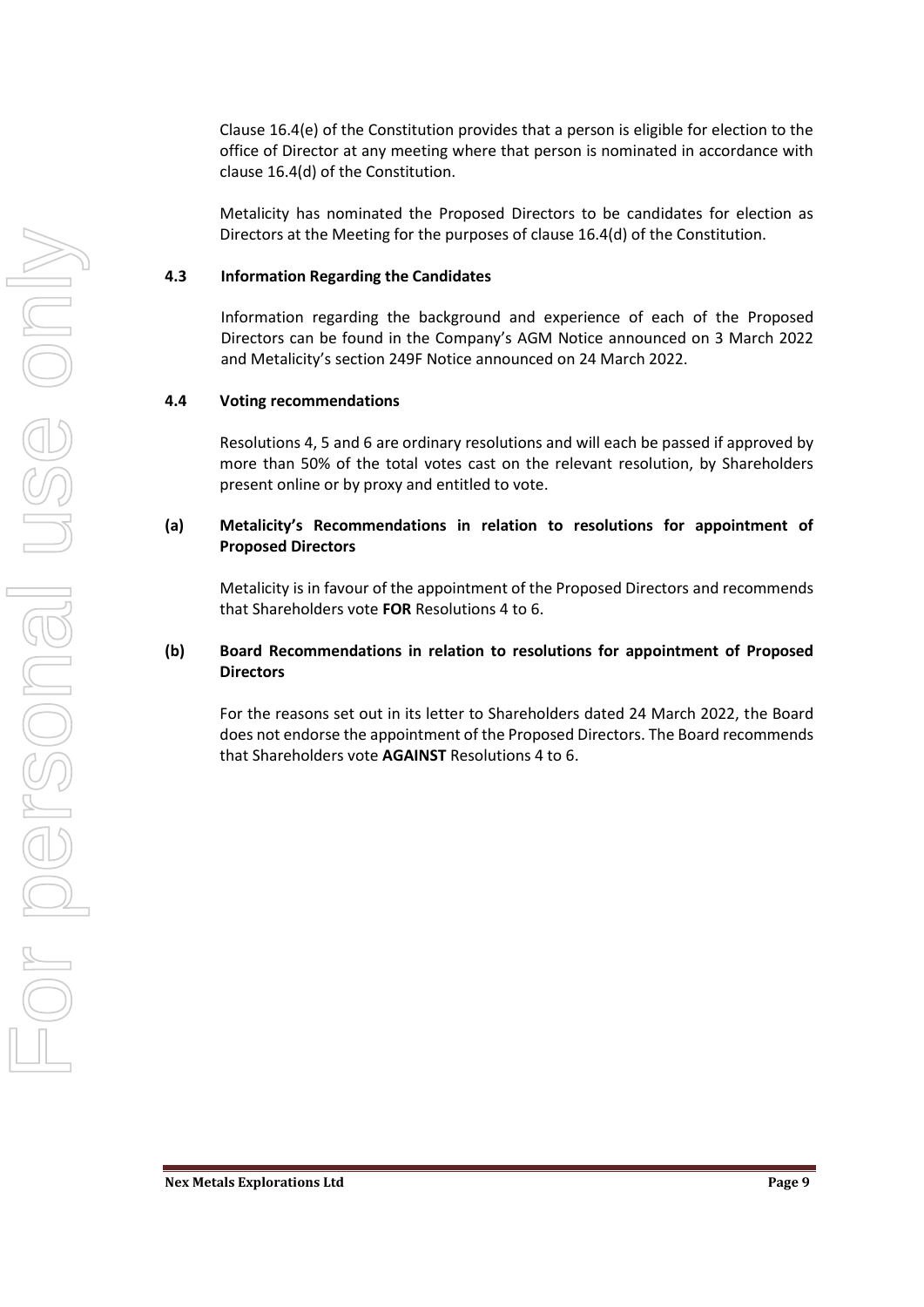#### **SCHEDULE 1: DEFINITIONS**

**ASIC** means the Australian Securities & Investments Commission.

**ASX** means ASX Limited ABN 98 008 624 691.

**AWST** means Western Standard Time, being the time in Perth, Western Australia.

**Board** means the board of Directors of the Company.

**Chair** means the Chairman of the Company.

**Constitution** means the Company's constitution.

**Corporations Act** means the *Corporations Act 2001* (Cth).

**Directors** means the current directors of the Company.

**Explanatory Statement** means this explanatory statement.

**Listing Rules** means the official listing rules of ASX.

**Meeting** means the meeting convened by the Notice of Meeting.

**NME** or **the Company** means Nex Metals Explorations Ltd ACN 124 706 449.

**Notice** or **Notice of Meeting** means the notice of annual general meeting which forms part of this Explanatory Statement.

**Resolution** means a Resolution contained in this Notice.

**Share** means a fully paid ordinary share in the capital of the Company.

**Shareholder** means a holder of a Share.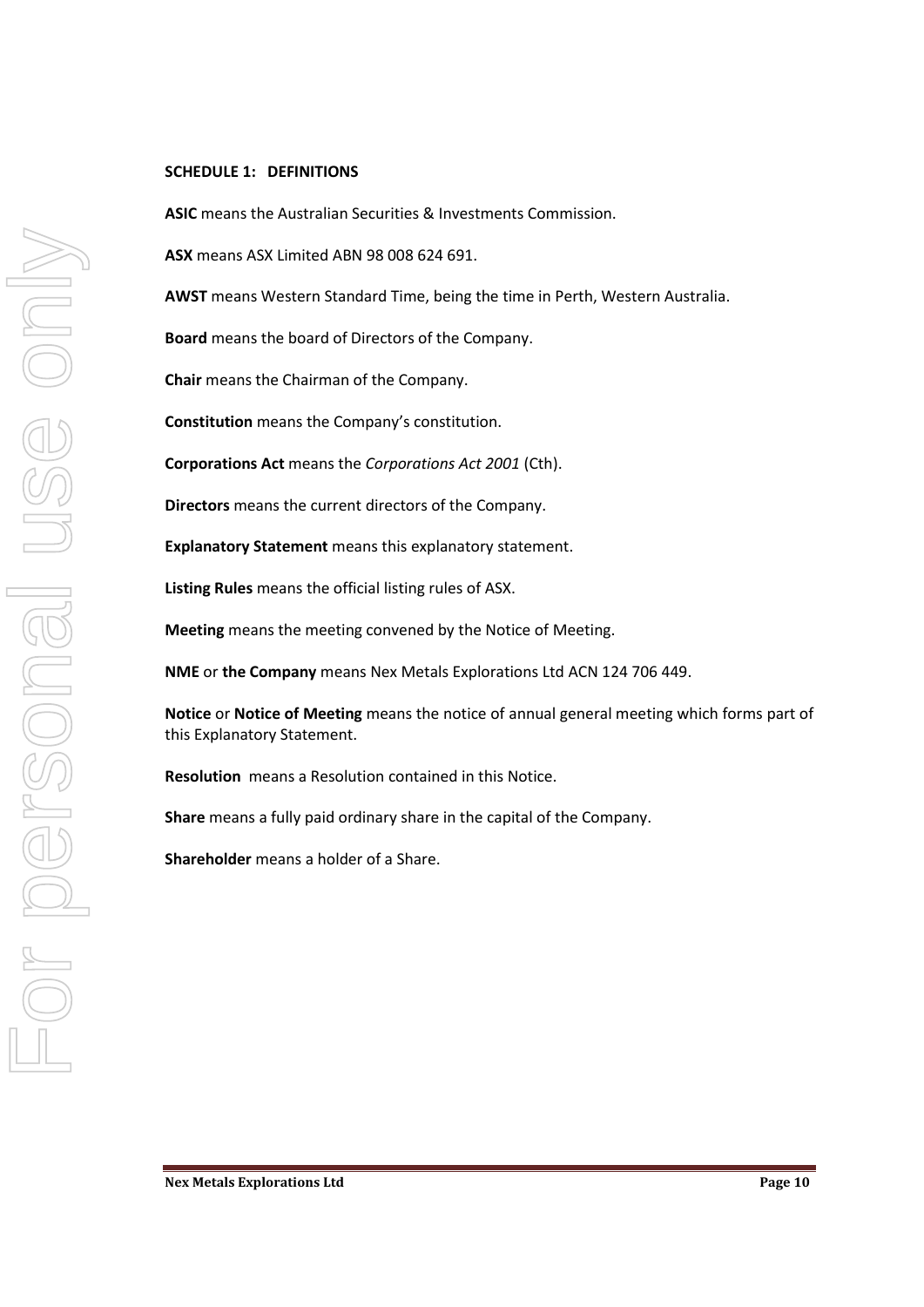

#### **LODGE YOUR PROXY APPOINTMENT ONLINE**

- ◈ **ONLINE PROXY APPOINTMENT** www.advancedshare.com.au/investor-login
- **MOBILE DEVICE PROXY APPOINTMENT**  $\Box$ Lodge your proxy by scanning the QR code below, and enter your registered postcode. It is a fast, convenient and a secure way to lodge your vote.

#### I/We being shareholder(s) of Nex Metals Explorations Ltd and entitled to attend and vote hereby: **APPOINT A PROXY** The Chair of the Chair of **OR OR PLEASE NOTE:** If you leave the section blank, the Chair the Meeting of the Meeting will be your proxy. of the Meeting will be your proxy. or failing the individual(s) or body corporate(s) named, or if no individual(s) or body corporate(s) named, the Chair of the Meeting, as my/our proxy to act generally at the Meeting on my/our behalf, including to vote in accordance with the following directions (or, if no directions have been given, and to the extent permitted by law, as the proxy sees fit), at the General Meeting of the Company to be held at 8:00 am on 4 July 2022 at Goodearth Hotel, 195 Adelaide Terrace, Perth WA, 6000 and **virtually** and at any adjournment or postponement of that Meeting. **Chair's voting intentions in relation to undirected proxies:** The Chair intends to vote undirected proxies **against** Resolutions 1-6 . **VOTING DIRECTIONS Resolutions For Against Abstain\***

| $\mathbf{1}$   | Removal of Mr Kenneth Allen as a Director of the Company                               |                                                                                                                |               |  |
|----------------|----------------------------------------------------------------------------------------|----------------------------------------------------------------------------------------------------------------|---------------|--|
| $\overline{2}$ | Removal of Mr Thomas Francis Percy QC as a Director of the Company                     |                                                                                                                | .             |  |
| 3              | Removal of Mr Hock Hoo Chua as a Director of the Company                               | a kacamatan ing Kabupatèn Kabupatèn Kabupatèn Kabupatèn Kabupatèn Kabupatèn Kabupatèn Kabupatèn Kabupatèn Kabu |               |  |
| 4              | Appointment of external nominee, Alexander James Neuling, as a director of the Company |                                                                                                                | .             |  |
| 5              | Appointment of external nominee, Justin Charles Barton, as a director of the Company   |                                                                                                                | a sa mga sang |  |
| 6              | Appointment of external nominee, Kevin David O'Sullivan, as a director of the Company  |                                                                                                                |               |  |

\* If you mark the Abstain box for a particular Resolution, you are directing your proxy not to vote on your behalf on a show of hands or on a poll and  $\circledcirc$ your votes will not be counted in computing the required majority on a poll.

#### **SIGNATURE OF SHAREHOLDERS – THIS MUST BE COMPLETED**

GENERAL MEETING PROXY FORM

| Shareholder 1 (Individual)                                                                                                                                 | Joint Shareholder 2 (Individual)        | Joint Shareholder 3 (Individual) |  |  |  |  |
|------------------------------------------------------------------------------------------------------------------------------------------------------------|-----------------------------------------|----------------------------------|--|--|--|--|
|                                                                                                                                                            |                                         |                                  |  |  |  |  |
|                                                                                                                                                            |                                         |                                  |  |  |  |  |
| Sole Director and Sole Company Secretary                                                                                                                   | Director/Company Secretary (Delete one) | Director                         |  |  |  |  |
| This form should be signed by the shareholder. If a joint holding, all the shareholders should sign. If signed by the shareholder's attorney, the power of |                                         |                                  |  |  |  |  |
| attorney must have heen previously noted by the registry or a certified convattached to this form if executed by a company the form must be executed       |                                         |                                  |  |  |  |  |

attorney must have been previously noted by the registry or a certified copy attached to this form. If executed by a company, the form must be executed in accordance with the company's constitution and the Corporations Act 2001 (Cth).

Email Address

Please tick here to agree to receive communications sent by the Company via email. This may include meeting notifications, dividend remittance, and selected announcements.